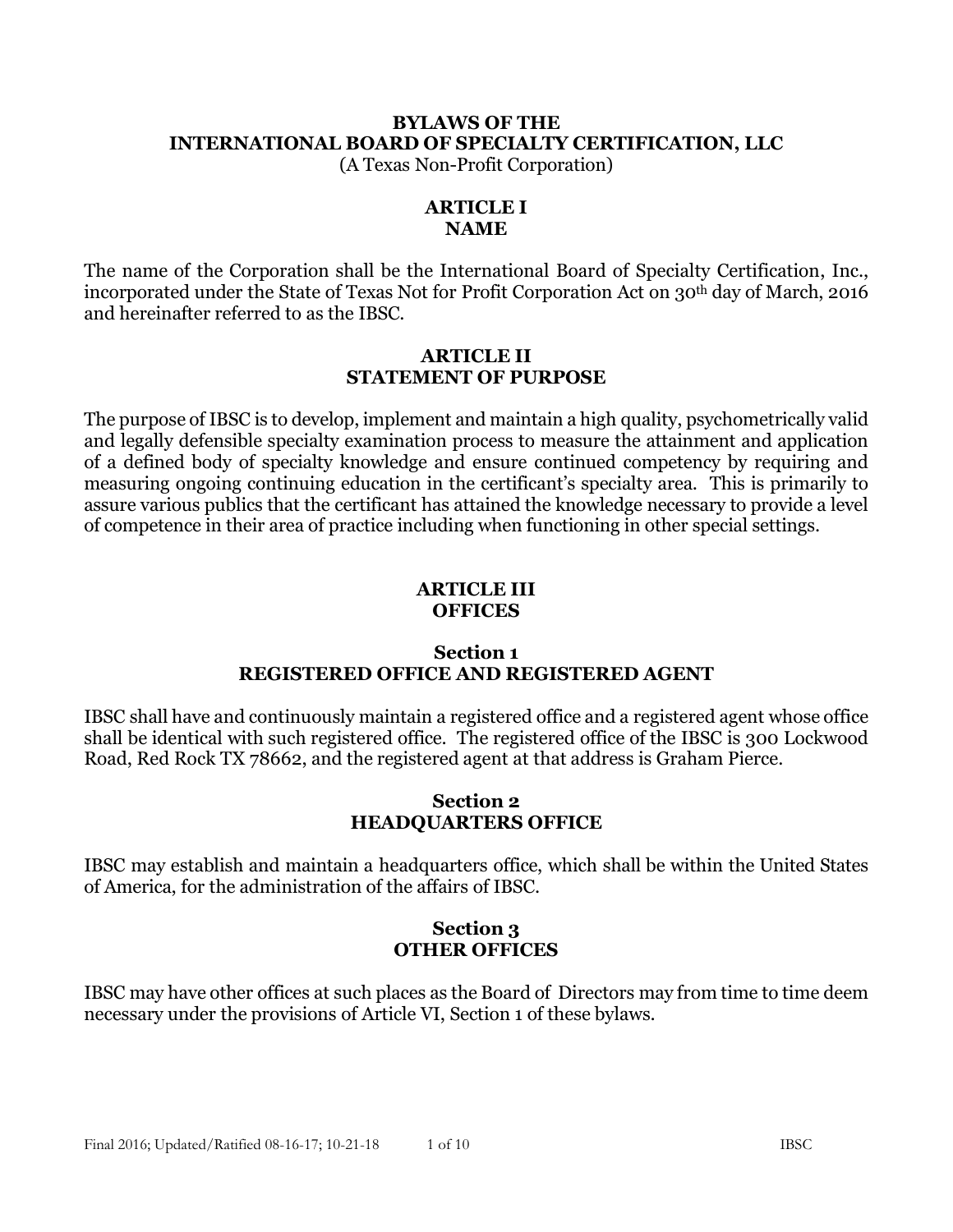#### **ARTICLE IV MEMBERS**

The Corporation shall have no members.

### **ARTICLE V DUES, ASSESSMENTS AND CAPITAL CONTRIBUTIONS**

Except as provided in Article IX, there shall be no dues, assessments or capital contributions required of any member of IBSC.

#### **ARTICLE VI OFFICERS AND DIRECTORS**

# **Section 1 POWERS AND DUTIES**

The business and affairs of IBSC shall be managed by the Executive Committee of the Board of Directors. The Executive Committee shall consist of the Chairman, Vice Chairman, and Secretary/Treasurer. The Directors are voting members of the Board of Directors. The Member Organizations and Exam Section Chiefs are non-voting members of the Board of Directors.

### **Section 2 NUMBER AND COMPOSITION**

The Board of Directors of IBSC, Inc. shall be composed of no more than fifteen Directors, including the Executive Committee: Chairman, Vice Chairman, Secretary/Treasurer; one Public Member; and an unlimited number of Member Organizations that best represent the scope and breadth of the IBSC exams;

**Directors** 

- 1. Chairman.
- 2. Vice Chairman.
- 3. Secretary/Treasurer.
- 4. Chair of the Item Writing Committee.
- 5. Chair of the Exam Construction Committee.
- 6. Chair of the Continuing Education Review Committee
- 7. Four Medical Director Representatives composed of physicians, collectively or individually have expertise in air medical transport, ground critical care transport, EMS, community paramedicine/mobile integrated health and tactical medicine.
- 8. One Public Member as defined in Article VI, Section 3.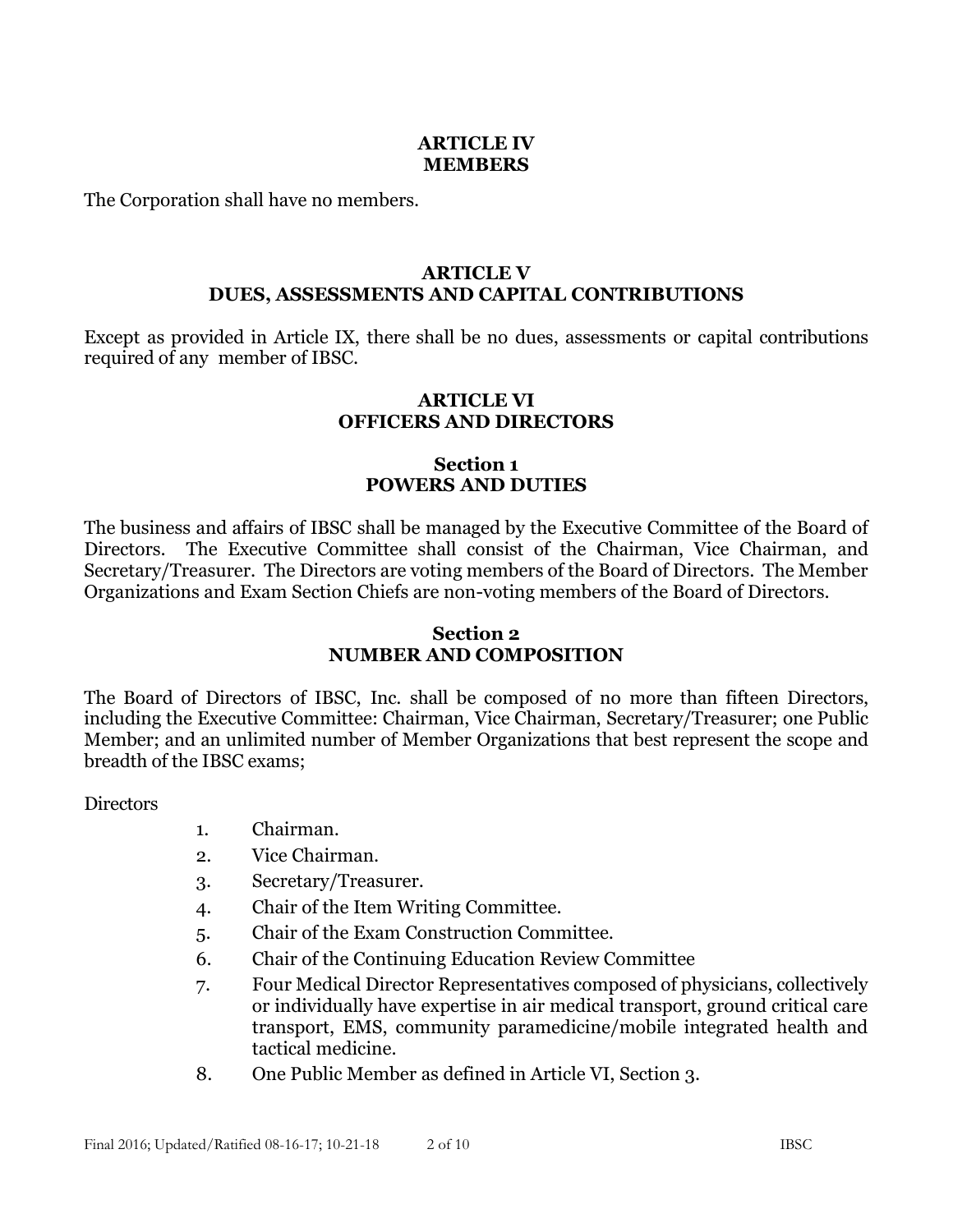Member Organizations

- 9. One International Association of Flight and Critical Care Paramedics Board Representative.
- 10. One International Paramedic Registry Board Representative.
- 11. One National Association of EMS Educators Board Representative
- 12. One National EMS Management Association Board Representative.
- 13. One National Association of Emergency Medical Technicians Board Representative.
- 14. One National Association of State EMS Officials Board Representative.
- 15. One National Association of EMS Physicians Representative.
- 16. One Paramedic Association of Canada Board Representative.
- 17. One Paramedic Chiefs of Canada Board Representative.
- 18. One Board Representative of The Paramedic Foundation, LLC.

Exam Section Chiefs

- 19. Section chief of the BCCTPC subcommittee.
- 20. Section chief of the Community Paramedic subcommittee.
- 21. Section chief of the Tactical Medicine subcommittee.
- 22. Section chief of the Safety Professional subcommittee.

All organizations that subsequently offer examinations that are developed and administered by the IBSC will be members of the IBSC as represented by section chiefs of each exam. The Board of Directors may authorize additional members who have a legitimate interest related to the IBSC.

# **Section 3 QUALIFICATIONS**

Except for the Public Member, members of the IBSC must be endorsed representatives of Member Organizations. Other specific qualifications are described in the policies and procedures established by the Board.

# **Member Organizations**

Professional Associations and Industry Groups that have a legitimate interest in the purpose of the IBSC, including the representation of groups that participate in any IBSC certification examination process. The IBSC will request each Member Organization provide the names and qualification of at least two candidates, and no more than four candidates, that will be elected by a majority vote of the voting Board of Directors.

# **Public Representation**

An individual who is not an active paramedic – in that they do not derive a majority of their income by practicing as a paramedic – and who may be involved with consumer advocacy groups,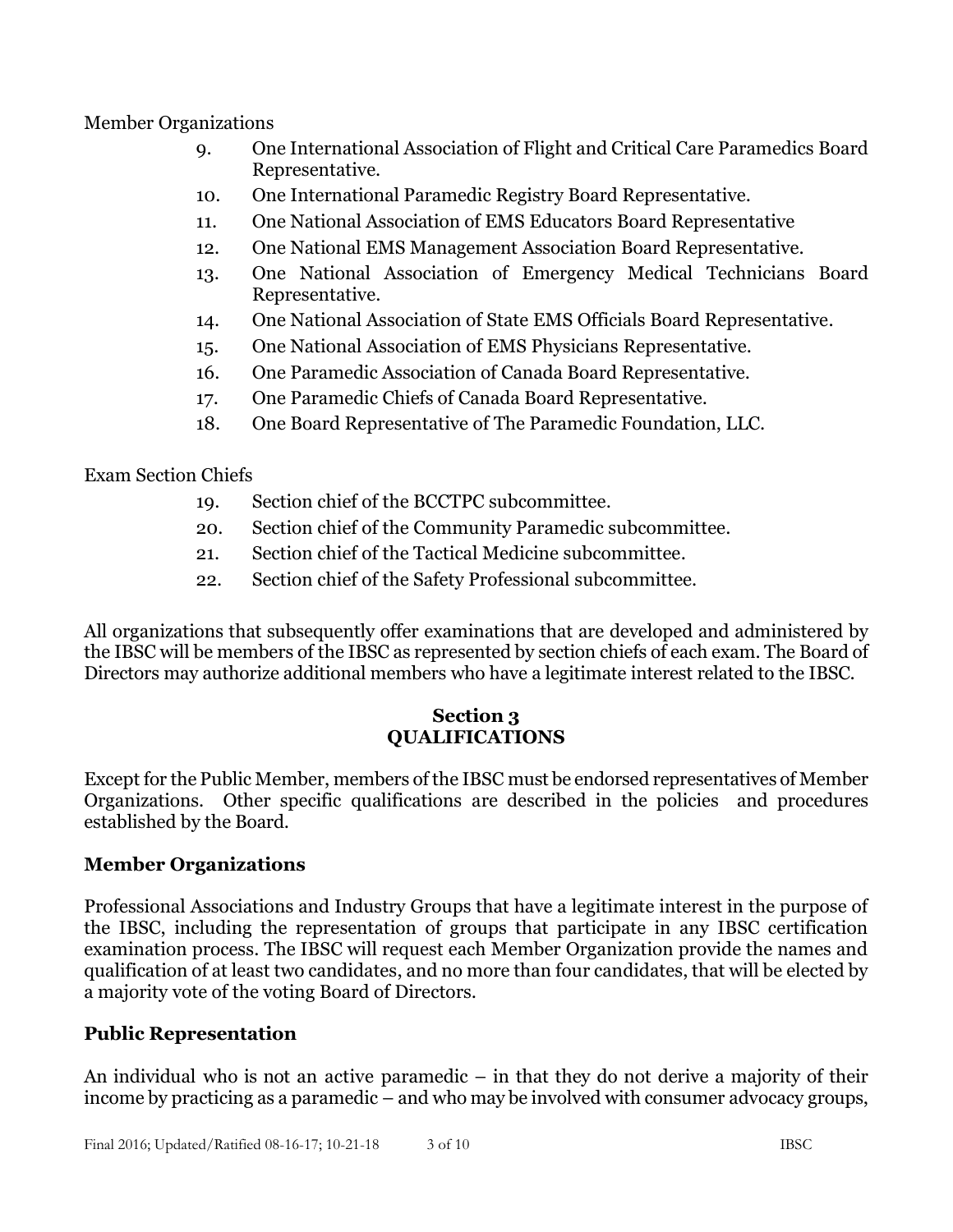or have an interest in health care, education, certification related matters as it relates to protection of the public, shall be eligible for public representation on the IBSC Board of Directors. A Public Member cannot concurrently serve on the board of an organization that is a member of the IBSC.

# **Section 4 Term of Office**

Directors of the Board of Directors shall serve a four-year term of office. Directors owe a fundamental duty of loyalty and care to the organization and its certificants. The Board of Directors shall establish written policies to assess performance to ensure that no Director has exercised undue influence with regards to any board activity. Director performance will be reviewed prior to being considered for a new term.

Directors shall serve a four-year term of office. All Directors shall be limited to three (3) consecutive terms.

All Board members shall assume office 30 days following their appointment.

### **Section 5 Duties**

Common Board Member Responsibilities:

- 1. To perform all duties entrusted to Directors of a corporation.
- 2. To develop and to abide by the Bylaws and procedures of the IBSC.
- 3. To control quality, content, and maintenance of the certification process.
- 4. To develop policy regarding the management of the affairs of the IBSC.
- 5. To supervise and direct the business and financial affairs of the IBSC.

Specific duties for all IBSC board members and officers are detailed in the Policy and Procedure Manual for the IBSC.

### **Section 6 Nomination Process**

Candidates for Director positions shall be nominated by the procedures established by the IBSC.

## **Section 7 Election Process**

Elections will be conducted by the procedures established by the IBSC Board of Directors. Directors in good standing shall vote in the election. Each Director is entitled to cast one vote. A quorum shall consist of those Directors present in person. Voting by proxy shall be permitted. Election requires a simple majority of the votes cast.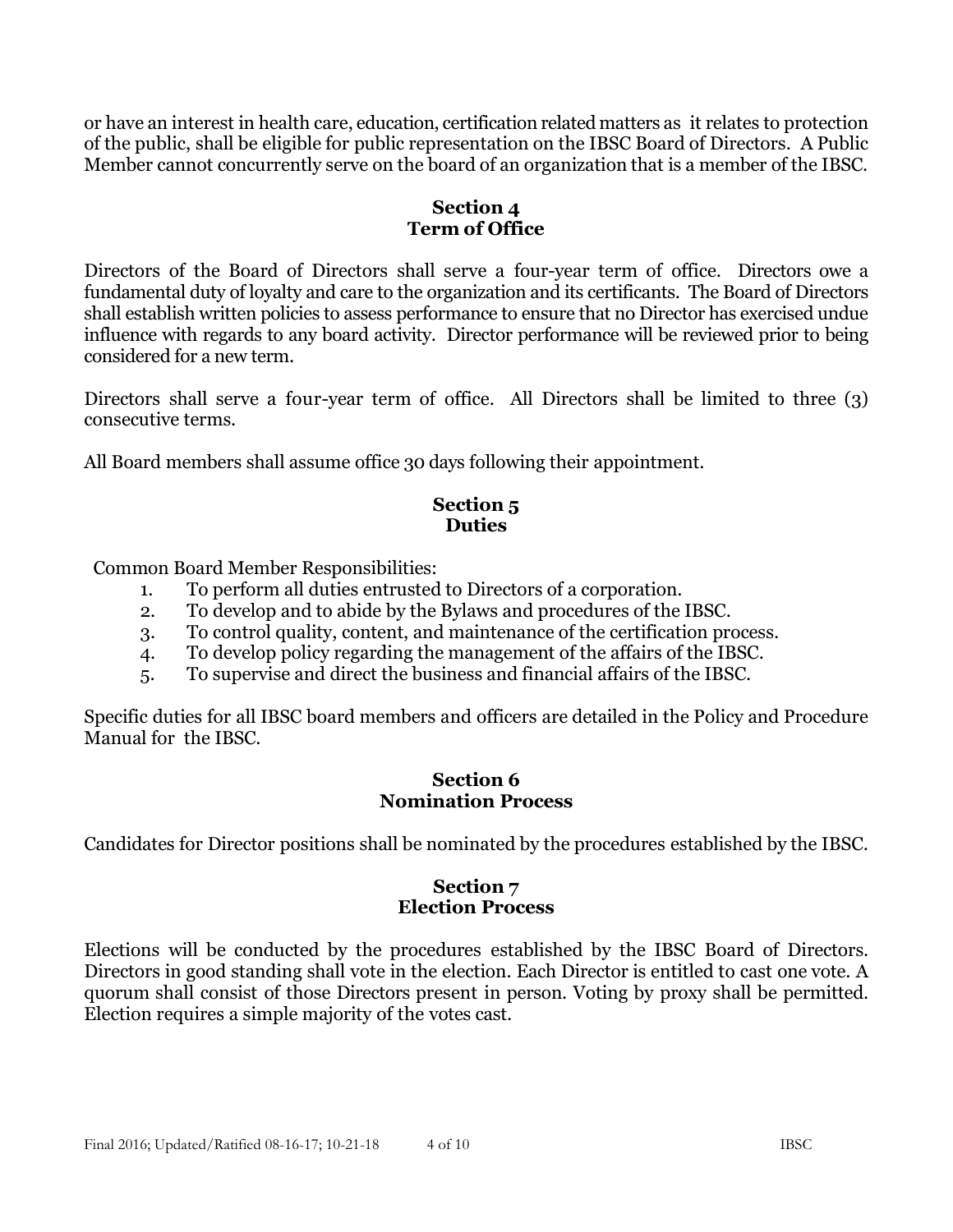## **Section 8 Resignation**

Any member of the IBSC Board of Directors may resign at any time by giving written notice to the IBSC Chairman. Such resignation shall take effect upon receipt by the Chairman, or in the case of the resignation of the Chairman, by the Secretary/Treasurer.

### **Section 9 Vacancies**

In the event of a vacancy within the IBSC Board of Directors the board shall appoint a qualified individual to fulfill the unexpired term created by a resignation.

#### **Section 10 Conflict of Interest/Ethical Behavior**

The IBSC Board of Directors must abide by the policies identified in the IBSC's Conflict of Interest/Ethical Behavior policy and procedure.

### **Section 11 Disciplinary Action Against Members of the IBSC Board of Directors**

The board works diligently to ensure organizations applying for a certification examination are treated equally and fairly. Reports of misconduct by any director may be reported to the board by a member organization, by an organization applying for a certification examination, or by another director. If this occurs, the Chairman will appoint two individuals to undertake an investigation of the behavior as described in the policies and procedures established by the board. If substantiated, the complaint may lead to disciplinary action as described in the policies and procedures.

A director who is removed from office pursuant to this section shall be ineligible to serve as a Director or Officer for a period of two-years following the date of dismissal.

### **ARTICLE VII MEETINGS OF THE IBSC BOARD OF DIRECTORS**

## **Section 1 Regular Meetings**

There shall be at least one regular meeting of the IBSC Board of Directors, which shall be designated the annual meeting.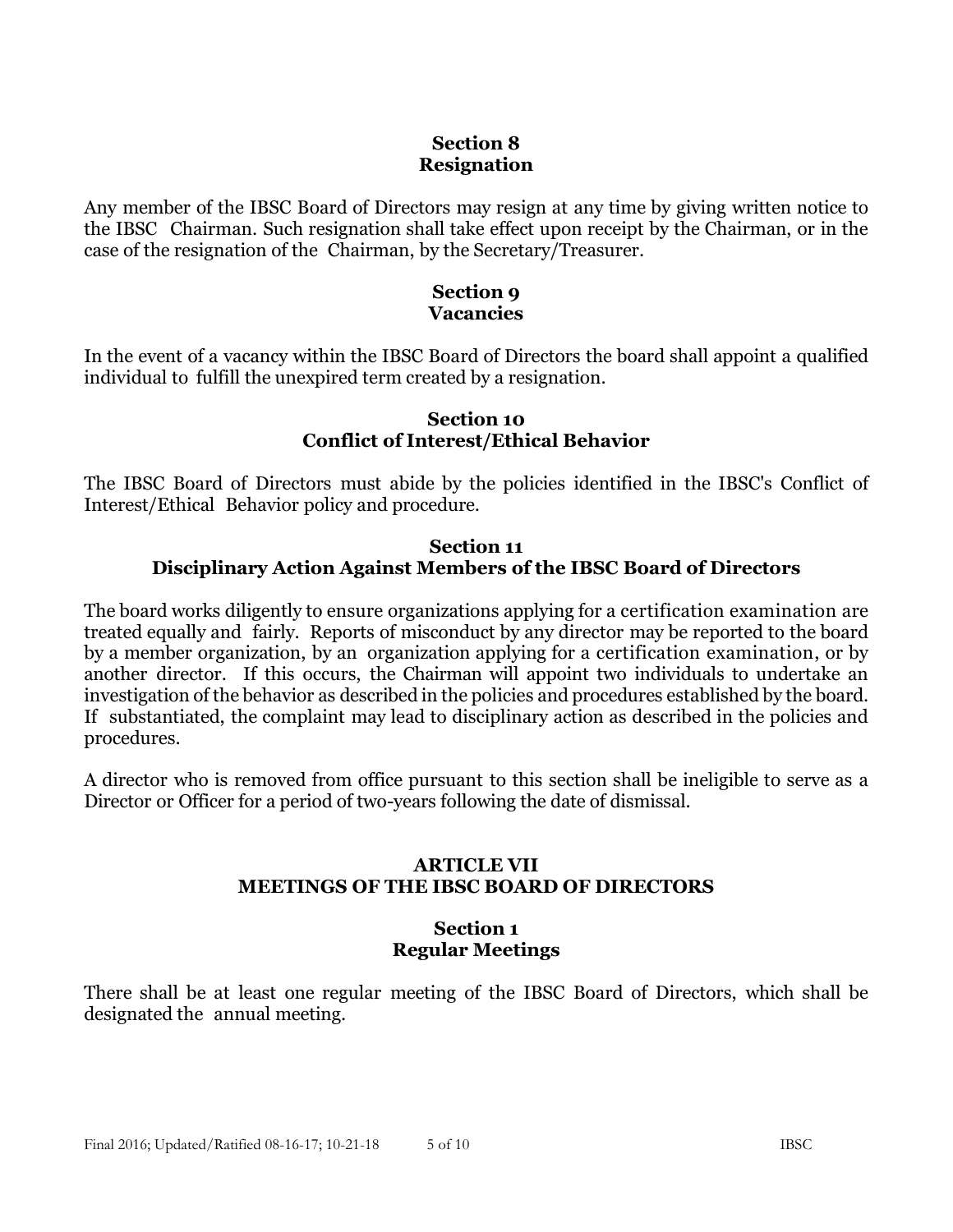### **Section 2 Notice of Meetings**

Regular meetings of the IBSC may be held upon no less than thirty (30) days written notice, which shall include the date, time, and place of the meeting.

## **Section 3 Special Meetings**

Special meetings may be held at the call of the Chairman or any four (4) members of the Board of Directors, on no less than twenty-four (24) hour notice; which shall include the date, time, and place of the meeting.

## **Section 4 Means of Meeting**

Meetings of the IBSC, regular or special, may be held at a time and place designated by the Chairman. Meetings may be held by conference call or other electronic means as provided for or permitted in the jurisdiction of incorporation.

# **Section 5 Voting**

All voting in IBSC meetings, including elections of officers, votes will be by voice, written ballot, mail, fax, or email voting, as determined by the Board of Directors.

All directors of the IBSC Board of Directors, including the Public Member, are eligible to vote.

The Board of Directors will abide by the behavior as described in the policies and procedures established by the Board regarding conflict of interest. In particular, this policy requires that any member of the Board of Directors must recuse themselves from voting if the decision at hand is specific to the accredited certification program or organization they represent.

# **Section 6 Quorum**

A quorum is considered twenty-five percent of the voting Directors. Directors constituting a quorum shall be personally present throughout the meeting. Proxies nominated by individual members are not counted for a quorum.

## **ARTICLE VIII COMMITTEES**

The IBSC will have three types of committees; Standing Committees, Exam Section Committees, and Special Projects Committees as outlined in Section VIII, Section 1 -3.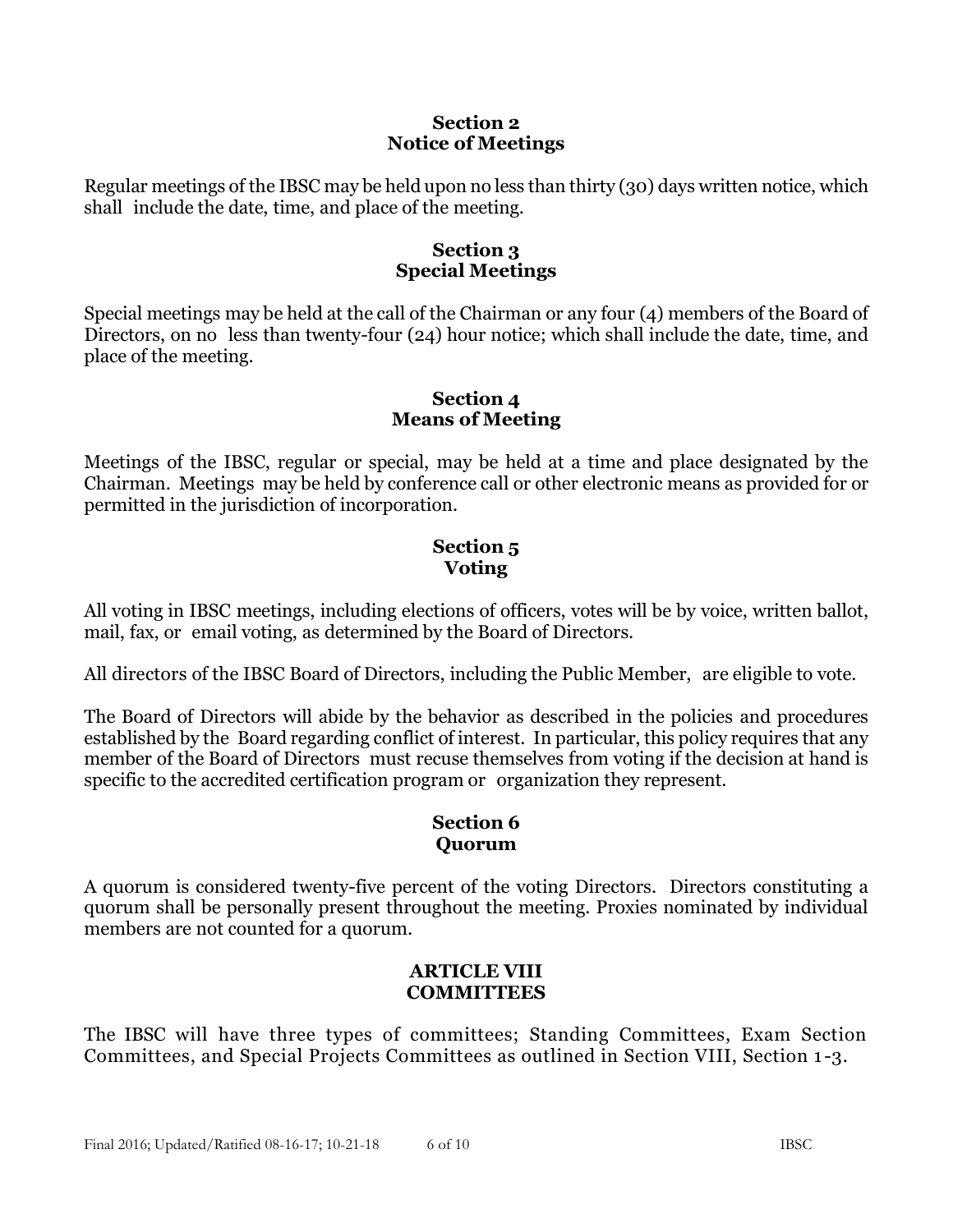### **Section 1 Standing Committees**

The Standing Committees will include the Item Writing Committee; the Exam Construction Committee; and the Continuing Education Review Committee.

The Item Writing Committee shall consist of seven or more individuals:

- 1. Chairman.
- 2. Vice Chairman.
- 3. Item Writing Chair.
- 4. Four individuals who are currently certified and represents one of the defined subject area of flight, critical care, tactical, community and safety knowledge as reflected in the content outline and the examination blueprint.

The Exam Construction Committee shall consist of five or more individuals:

- 1. Chairman.
- 2. Vice Chairman.
- 3. Exam Construction Chair.
- 4. Two individuals who are currently certified to represent one or more of the defined subject area of flight, critical care, tactical, community and safety knowledge as reflected in the detailed content outline or examination blueprint.

The Continuing Education Review Committee shall consist of three or more individuals:

- 1. Chairman.
- 2. Vice Chairman.
- 3. Continuing Education Review Chair.

### **Section 2 Exam Sections**

The Exam Sections responsibilities will include:

- 1. Review exam statistics and question report.
- 2. Make recommendations for exam modifications.
- 3. Keep abreast of changes in the industry related to exam content.
- 4. Report information to the full board at the annual meeting of the IBSC Board of Directors.

**BCCTPC** (one of the members will be "section chief" for a three-year term) Physician Advisor with specialization in critical care transport IAFCCP liaison FP-C at large CCP-C at large

ISBC staff resource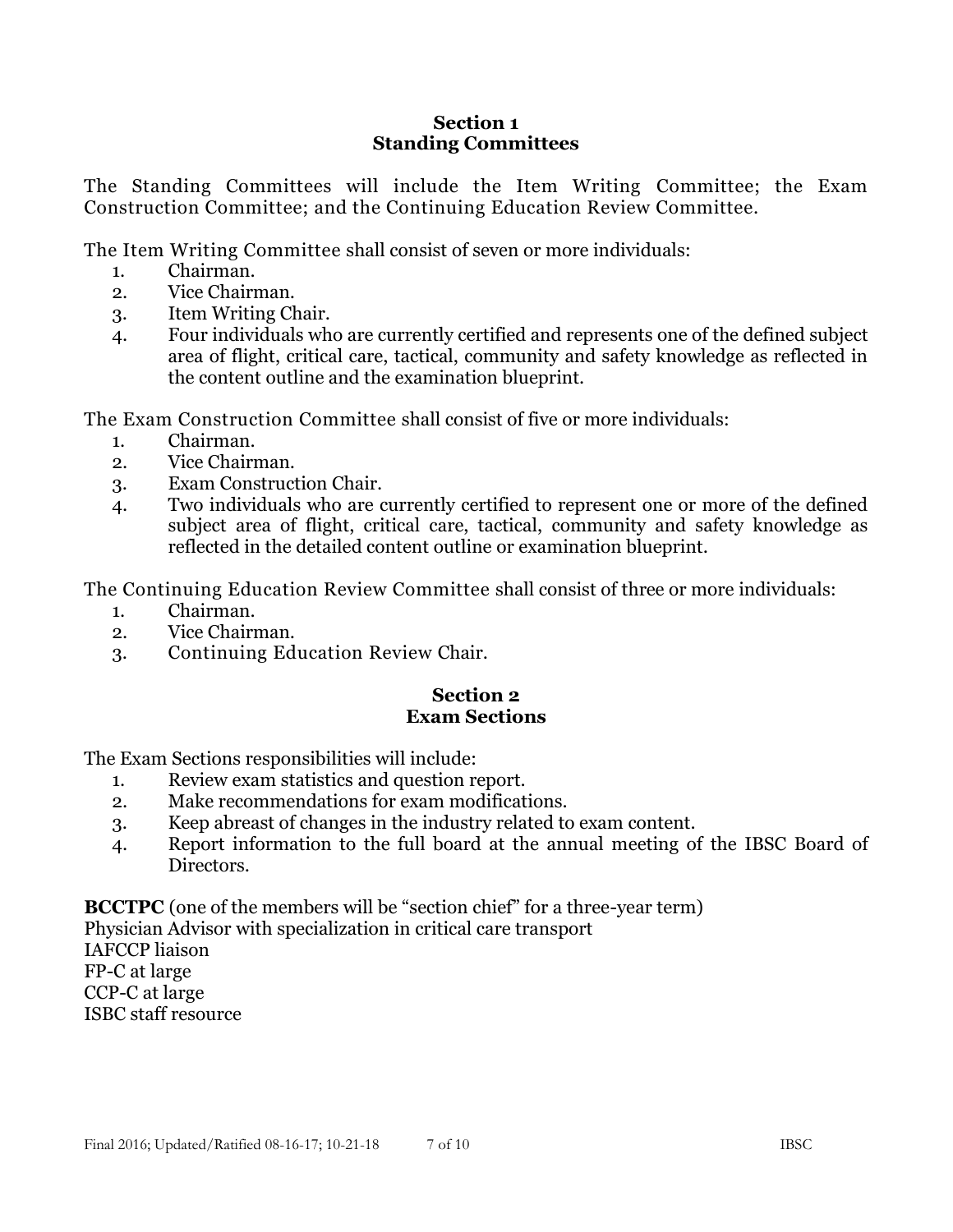**Tactical Medicine** (one of the members will be "section chief" for a three-year term) Physician Advisor with specialization in tactical medicine Military liaison Law enforcement liaison TP-C at large TR-C at large ISBC staff resource

**Community Paramedic** (one of the members will be "section chief" for a three-year term) Physician Advisor NAEMT liaison Community Paramedic at large Community Paramedic at large

Community Paramedic Manager at Large ISBC staff resource

**Safety** (one of the members will be "section chief" for a three-year term) AAMS/SMTA liaison NAEMT liaison Safety leader from industry - air Safety leader from industry – ground ISBC staff resource

# **Section 3 Special Projects Committees**

The IBSC may establish special projects committees and work groups as needed. The Board will define the purpose and authority of these committees and assign an IBSC Board resource to ensure activities are communicated to the Board of Directors.

## **ARTICLE IX FINANCE**

### **Section 1 Financial Status**

The IBSC Board of Directors shall assess a certification examination fee as appropriate to continue the work of the organization. Financial transactions will be conducted according to commonly accepted accounting principles including periodic independent audits as may be prudent or as required by law.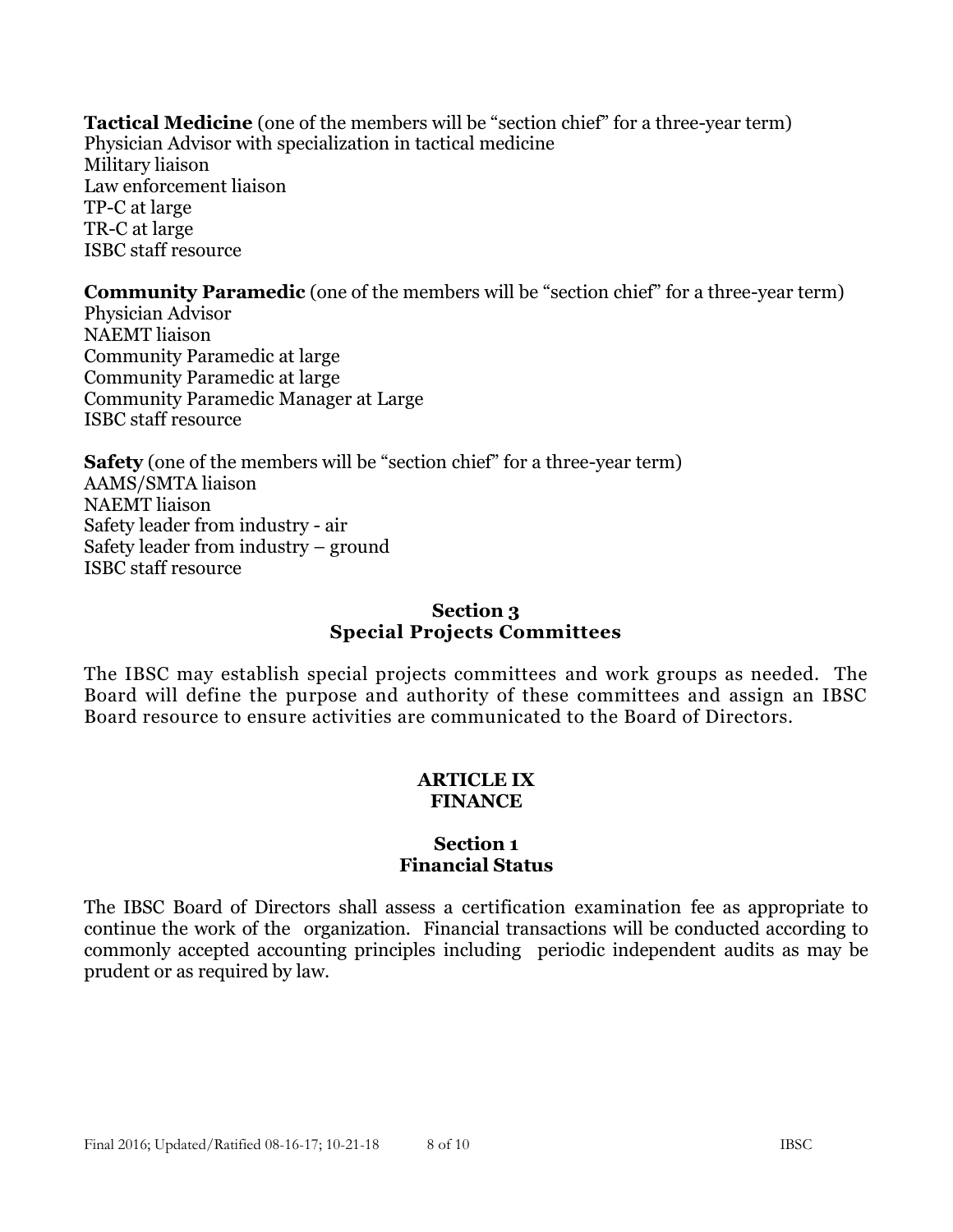### **Section 2 Contracts**

The Chairman of the IBSC may authorize the COO to enter into a contract or execute and deliver any instrument in the name of and on behalf of the IBSC. Such authority may be general or confined to specific instances.

### **Section 3 IBSC Monies**

All payment of money, notes, or other evidences of indebtedness issued in the name of the IBSC shall be paid as designated by the IBSC Board of Directors. All funds of the IBSC shall be deposited from time to time to the credit of the IBSC in such banks, trust companies, or other depositories as recommended by the Secretary/Treasurer.

### **Section 4 Accreditation Fees**

The IBSC Board of Directors shall determine accreditation fees. Nonpayment of accreditation fees 60 days following a final demand notice results in loss of accreditation status.

## **Section 5 Fiscal Year**

The fiscal year of the IBSC shall begin on July 1 and end on June 30, which dates may be amended by resolution of the IBSC Board of Directors.

## **ARTICLE X PARLIAMENTARY AUTHORITY**

The rules in the current edition of Roberts Rules-of-Order shall govern the IBSC in all cases to which they are applicable and in which they are not inconsistent with the Bylaws and Procedures.

### **ARTICLE XI FORM OF NOTICE**

Whenever, under the provisions of the statute or of the articles of incorporation or of these bylaws, notice is required to be given to any person, it may be given to such person either personally; or by sending a copy thereof by first class mail, postage prepaid, by express delivery service, facsimile, electronic mail , or by other electronic means to the address appearing on the books of the IBSC; or, in the case of members of the IBSC, at the address supplied to them for the purpose of notice. If the notice is sent by Canada Post or US Postal Service, it shall be deemed to have been given to the person entitled thereto when deposited in the Canada Post or United States Mail. A notice of meeting shall specify the place, day, and hour of the meeting and any other information required by the Texas Nonprofit Corporation Act, as amended.